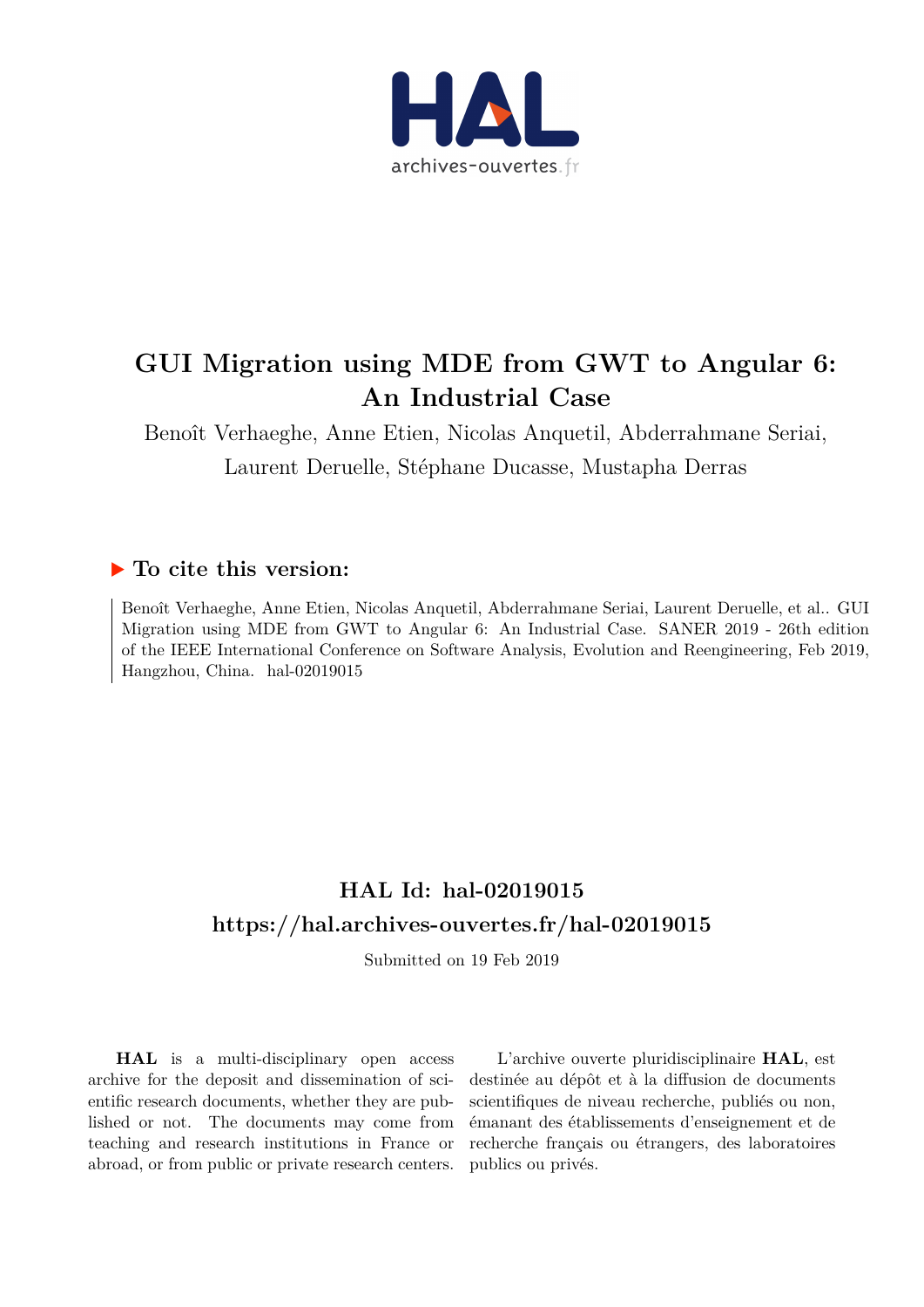# GUI Migration using MDE from GWT to Angular 6: An Industrial Case

Benoît Verhaeghe<sup>1,2</sup>, Anne Etien<sup>1</sup>, Nicolas Anquetil<sup>1</sup>, Abderrahmane Seriai<sup>2</sup>, Laurent Deruelle<sup>2</sup>, Stéphane Ducasse<sup>1</sup>, Mustapha Derras<sup>2</sup> <sup>1</sup>Université de Lille, CNRS, Inria, Centrale Lille, UMR 9189 – CRIStAL, France {firstname.lastname}@inria.fr <sup>2</sup>Berger-Levrault, France

{firstname.lastname}@berger-levrault.com

*Abstract*—During the evolution of an application, it happens that developers must change the programming language. In the context of a collaboration with Berger-Levrault, a major IT company, we are working on the migration of a GWT application to Angular. We focus on the GUI aspect of this migration which, even if both frameworks are web Graphical User Interface (GUI) frameworks, is made difficult because they use different programming languages and different organization schema. Such migration is complicated by the fact that the new application must be able to mimic closely the visual aspect of the old one so that the users of the application are not disrupted. We propose an approach in four steps that uses a meta-model to represent the GUI at a high abstraction level. We evaluated this approach on an application comprising 470 Java (GWT) classes representing 56 pages. We are able to model all the web pages of the application and 93% of the widgets they contain, and we successfully migrated 26 out of 39 pages (66%). We give examples of the migrated pages, both successful and not.

*Index Terms*—User Interfaces, Industrial case study, Java, Angular, GWT, Migration, Model-Driven Engineering

#### I. INTRODUCTION

During the evolution of an application, it is sometimes necessary to migrate its implementation to a different programming language and/or Graphical User Interface (GUI) framework [\[1\]](#page-5-0). Web GUI frameworks in particular evolve at a fast pace. For example, in 2018 there were two major versions of Angular, three major versions of React.js and four versions of Vue.js. This forces companies to update their software systems regularly to avoid being stuck in old technologies.

Our work takes place in collaboration with Berger-Levrault, a major IT company selling Web applications developed in GWT. However, GWT is no longer being updated with only one major release since 2015. As a consequence, Berger-Levrault decided to migrate its applications to Angular 6.

There are many published papers on supporting GUI migration (*e.g.* [\[6,](#page-5-1) [12,](#page-5-2) [14\]](#page-5-3)). None of them discuss the case of GUI migration of web-based applications.

We present an approach to help developers migrate the GUI of their web-based software systems. This approach includes a GUI meta-model, a strategy to generate the model, and how to create the target GUI. To validate this approach, we developed a tool which migrates Java GWT applications to Angular. Then, we validated our approach on an industrial project that is used to present all the widgets and their usage. It is composed

of 470 Java classes and 56 web pages. Our approach imported correctly 93% of the widgets and 100% of the pages. Since not all the existing widgets are re-implemented in Angular, we tried to migrate 39 pages and were successful (same visual appearance) for 26 of them (66%).

The following are the contributions of the paper:

- an approach to migrate the GUI of an application
- a GUI meta-model; and
- a tool that implements our approach to migrate Java GWT application's user interface to Angular.

First, in Section [II,](#page-1-0) we review the literature on GUI metamodeling. We describe the context of our project in Section [III.](#page-2-0) In Section [IV,](#page-2-1) we describe our migration approach. We present our implementation in Section [V.](#page-3-0) Section [VI](#page-4-0) describes the experiment we made to validate our approach. In Section [VII,](#page-4-1) we present our results. Finally, in Section [VIII](#page-5-4) we discuss the results obtained with our tool and future work.

#### II. STATE OF THE ART

<span id="page-1-0"></span>To define a migration strategy, we identified research work related to GUI migration. Some of the proposed approaches do not perform a full migration, but only a part of it.

We identified three techniques to create a representation of the GUI: static, dynamic, or hybrid.

Static. The static strategy consists in analyzing the source code and extracting information from it. It does not execute the code of the analyzed application.

Fleurey *et al.* [\[3\]](#page-5-5), Lelli *et al.* [\[7\]](#page-5-6), Silva *et al.* [\[15\]](#page-5-7) and Staiger [\[16\]](#page-5-8) used tools that analyze source code of desktop applications. The tools look for widget definition in the source code, then they analyze the methods that invoked or are invoked by the widgets and identify the relationships between widgets and their visual properties.

Sánchez Ramán *et al.* [\[13\]](#page-5-9) and Garcés *et al.* [\[4\]](#page-5-10) developed approaches to extract the GUI of Oracle Forms applications. Their approaches consist in the creation of the hierarchy of widgets from their position specified in external files.

Apart from the classical problem of showing all the potential facts rather than only the real one, another limitation appears for example, with a client/server application, when a part of the graphical interface depends on the result of a request to a server.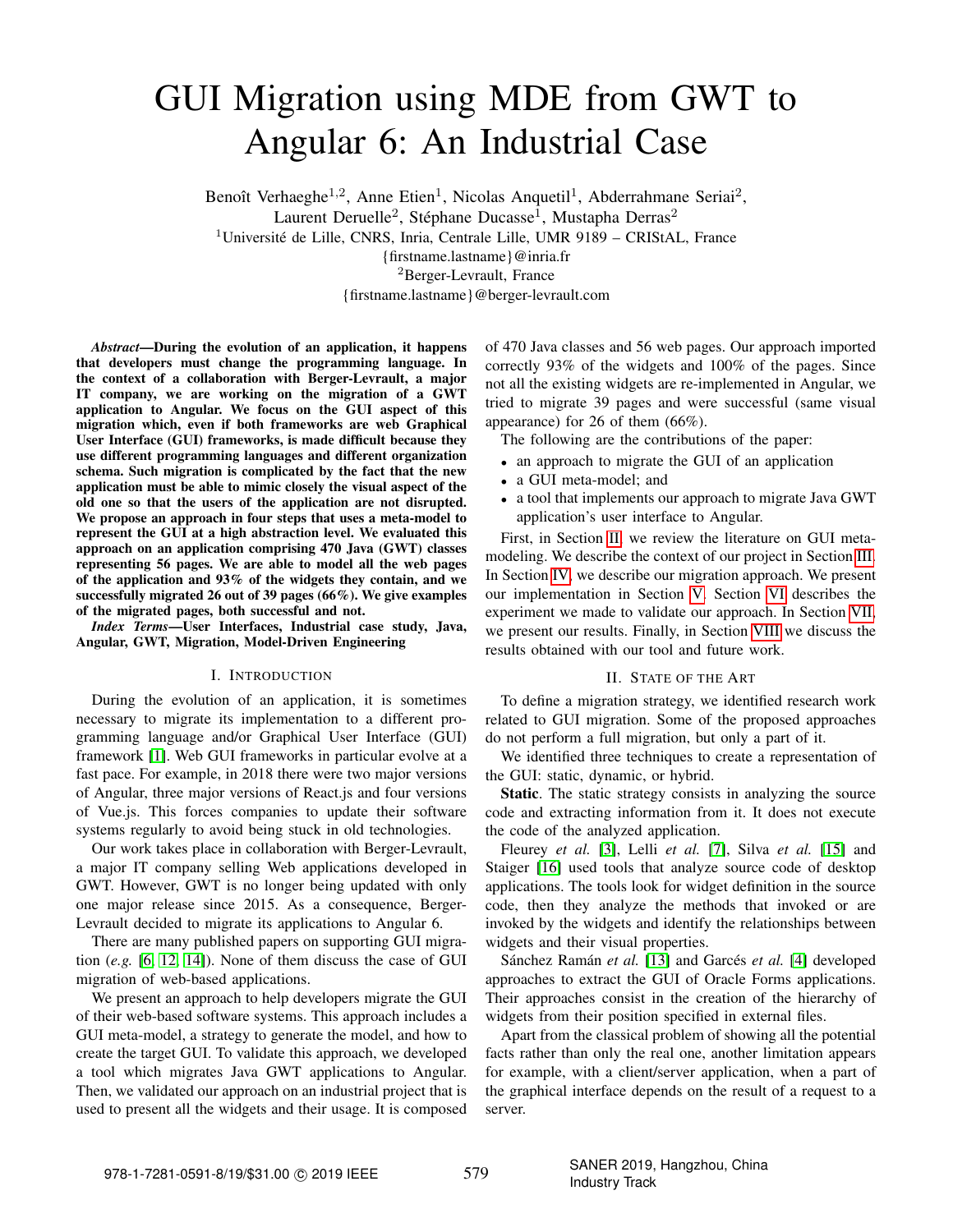Dynamic. The dynamic strategy consists in the analysis of the graphical interfaces of an application while it is running. It explores the application state by performing all the actions on the user interface of the software system and extracting the widgets and their information.

Memon *et al.* [\[8\]](#page-5-11), Samir *et al.* [\[12\]](#page-5-2), Shah and Tilevich [\[14\]](#page-5-3) and Morgado *et al.* [\[10\]](#page-5-12) developed tools that implement a dynamic strategy. However, the solutions proposed are only available for desktop rather than Web applications.

Despite the dynamic analysis allows one to explore all the windows of an application, if a request is done to build a GUI, the dynamic analysis does not detect this information which may be essential for a full representation of a GUI.

Hybrid. The hybrid strategy tries to combine the advantages of the static and dynamic analyses.

Gotti and Mbarki [\[5\]](#page-5-13) used a hybrid strategy to analyze Java applications. The static analysis finds the widgets and attributes of a user interface and how they are structured. Then, the dynamic analysis executes all the possible actions linked to a widget and analyzes if a modification occurs on the interface.

Despite the usage of both static and dynamic analysis, the hybrid strategy does not solve the request problem inherent to client/server applications.

None of the authors considered the migration from web GUI to web GUI. Also, none had the constraint of keeping similar layout except Sánchez Ramán *et al.* [\[13\]](#page-5-9); however, they worked on Oracle Forms applications which are very different from a web GUI. As a consequence, their work is not directly applicable to our case study.

#### III. CONTEXT OF THE MIGRATION PROJECT

<span id="page-2-0"></span>The goal of our work is to migrate the user interfaces from a GUI framework to another. This is an industrial project, migrating web applications from GWT to Angular. In Section [III-A](#page-2-2) we list some constraints that we must fulfill. In Section [III-B](#page-2-3) we describe the main differences between GWT applications and Angular ones.

### <span id="page-2-2"></span>*A. Constraints*

We identify the following constraints for our case study:

- *From GWT to Angular*. In the context of the collaboration with Berger-Levrault, our migration approach must work with Java GWT as source language and TypeScript Angular as target one.
- *Approach adaptability*. Our approach should be as adaptable as possible to different contexts. For example, it can be used with different source and target languages.
- *Keep visual aspect*. The migration must keep the visual aspect of the target application as close as possible to the original.
- *Code quality conservation*. Our approach should produce code that looks familiar to the developers of the source application. As far as possible, the target code should keep the same structure, identifiers and comments.
- *Automatic*. An automatic solution makes the approach more accessible. It would be easier to use an automatic approach on large system [\[9\]](#page-5-14).

#### <span id="page-2-3"></span>*B. Comparison of GWT and Angular*

GWT is a framework that allows developers to write a web application in Java. Angular is a front-end web application platform that allows developers to write a web application with the TypeScript language.

GWT applications and Angular ones have several differences concerning: web page definition, their style and the configuration files. Before explaining these three differences, we note one major similarity: both GWT and Angular applications have a main CSS file to define the general visual aspect of the application.

- Web Page Definition. In the GWT framework, only one Java file is necessary to define a web page . It includes the graphical components, their properties and behaviors. In Angular, each web page is considered as a sub-project and represented by a file hierarchy. It contains two files: an HTML file, containing the widgets of the web page and their organizations; and a TypeScript file, containing the code to execute when an action is performed.
- **Visual Aspect.** The visual aspect of a web page includes color or dimension of specific displayed elements. In the case of GWT, the specific visual aspect is defined in the Java file of the web page definition. In Angular, there is an optional distinct CSS file.
- Configuration Files. For the configuration files, GWT uses one XML file that defines the binding between a Java file, a web page and the URL of the web page. For Angular, there are two configuration files: *module*, defines the components of the application, *e.g.* web pages, distant services and graphical component; and, *routing*, defines for each web page, its associated URL.

#### IV. MIGRATION APPROACH

<span id="page-2-1"></span>This section presents the migration approach we designed. First (Section [IV-A\)](#page-2-4), we propose a categorization of the GUI source code. In Section [IV-B,](#page-3-1) we describe the migration process we designed. Finally, Section [IV-C](#page-3-2) presents our GUI meta-model.

### <span id="page-2-4"></span>*A. GUI Application Structure*

We decided to use a divide-and-conquer strategy to reduce the migration problem in multiple sub-problems. To do so, we define three categories of source code: the visual code; the behavioral code; and the business code.

*1) Visual Code:* The visual code describes the visual aspect of the GUI. It contains the elements of the interface. It defines the inherent characteristics of the components, such as the ability to be clicked or their color and size. It also describes the position of these components compared to others.

*2) Behavioral Code:* The behavioral code defines the action/navigation flow that is executed when a user interacts with the GUI. It is also possible that an action is automatically triggered following an outside event. The behavioral code contains control structures (*i.e.* loop and alternative).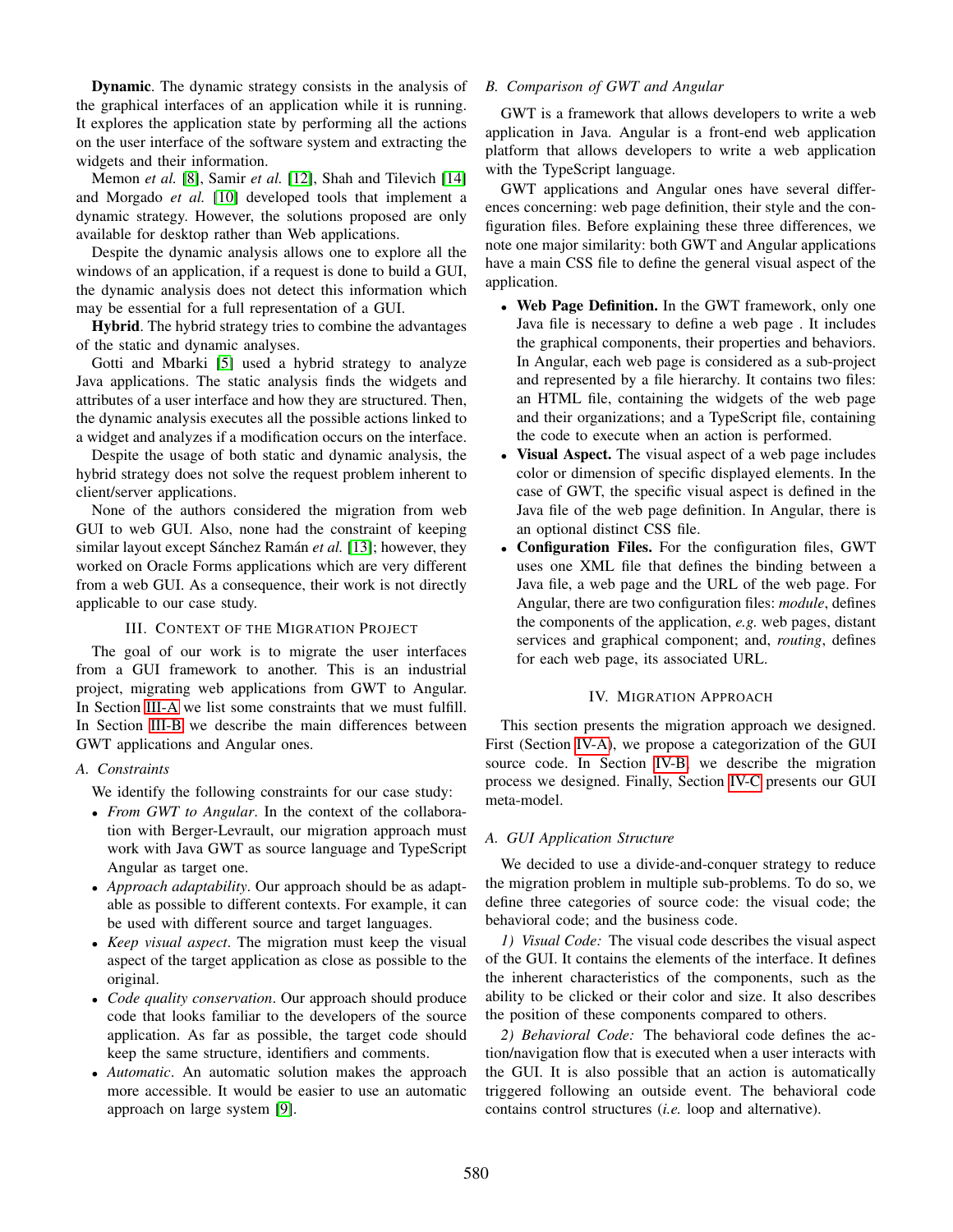*3) Business Code:* The business code is specific to an application. It includes the rules of the application, the distant server address and the application-specific data.

#### <span id="page-3-1"></span>*B. Migration Process*

From the state of the art, the constraints and the decomposition of the user interfaces, we designed an approach for the migration.

<span id="page-3-3"></span>

Fig. 1: Our GUI migration process

The process, represented in Figure [1,](#page-3-3) is divided into the four following steps:

- 1. *Extraction of the source code model.* In our case study, the source program is written in Java GWT: The extraction produces a FAMIX model [\[2\]](#page-5-15) of the application using a meta-model capturing Java concepts. We also need to parse the XML configuration file described in Section [III-B.](#page-2-3)
- 2. *Extraction of the GUI model.* We analyze the source code model to detect the *Visual code* elements describing the GUI and we build a GUI model from these elements. The GUI meta-model is described Section [IV-C.](#page-3-2)
- 3. *Extraction of the behavioral code.* Once the GUI model is generated, we use it to identify the parts of the source code model corresponding to *Behavioral code*.
- 4. *Export.* We re-create the GUI and the *Behavioral code* in the target language. This step exports the user interface files and the configuration files of the application.

Note that currently we do not treat the *Business code* of the application. This will be the focus of future work.

#### <span id="page-3-2"></span>*C. GUI Meta-Model*

To represent the user interfaces of desktop or web-based applications, we designed the meta-model presented in Figure [2.](#page-3-4) In the rest of this section, we present the entities of the meta-model.

The **Page** represents the main container of a graphical interface. It is either a *window* of a desktop application or a web page. A **Page** contains several **Widgets**.

A **Widget** is a component of the interface. It has multiple **Attributes** and **Actions**. We use the Composite design pattern with the entities **Leaf** and **Container**. This representation of the DOM is heavily used in the literature.

<span id="page-3-4"></span>

Fig. 2: GUI meta-model

An **Attribute** represents the information of a widget and can change its visual aspect. Some common attributes are the height and the width to precisely define the size of a widget and the *text* attribute that contains the text of a button.

An **Action** is specific to widgets. It corresponds to the Behavioral code of the GUI. It represents an interaction between the user and the graphical interface.

#### V. IMPLEMENTATION

<span id="page-3-0"></span>To test our approach, we implemented a migration tool. It is implemented in Pharo and the meta-model is represented using the Moose platform.

Note that we did not implement the *Behavioral code* migration.

#### *A. Case Study*

Applications at Berger-Levrault (our industrial partner) are based on the BLCore framework. This framework consists in 763 classes in 169 packages. It is developed by the company on top of GWT and defines the widgets that developers should use. It also encourages some coding conventions. The BLCore framework is used for the development of 8 large applications.

For the Berger-Levrault applications, we add a new entity (**Business Page**) to the GUI meta-model presented Section [IV-C\)](#page-3-2) to fit the company's specific organization.

#### *B. Import*

In part because of the complexity of setting up a tool to run automatically and capture all screens of such large web applications, we rely on static analysis to create our model. The results so far seem to indicate that it will be sufficient.

As presented Section [IV-B,](#page-3-1) the creation of the GUI model is divided in two steps: the source code model extraction and the GUI model extraction. For the source code meta-model, we use the Java meta-model of Moose [\[2,](#page-5-15) [11\]](#page-5-16) which comes with a Java extractor.

For the second step of the extraction, our tool creates the GUI model from the source code model and an analysis of the XML configuration file. The entities we want to extract are, first, the **Pages**. We parse the XML configuration file in which is defined the information about the pages (see Section [III-B\)](#page-2-3).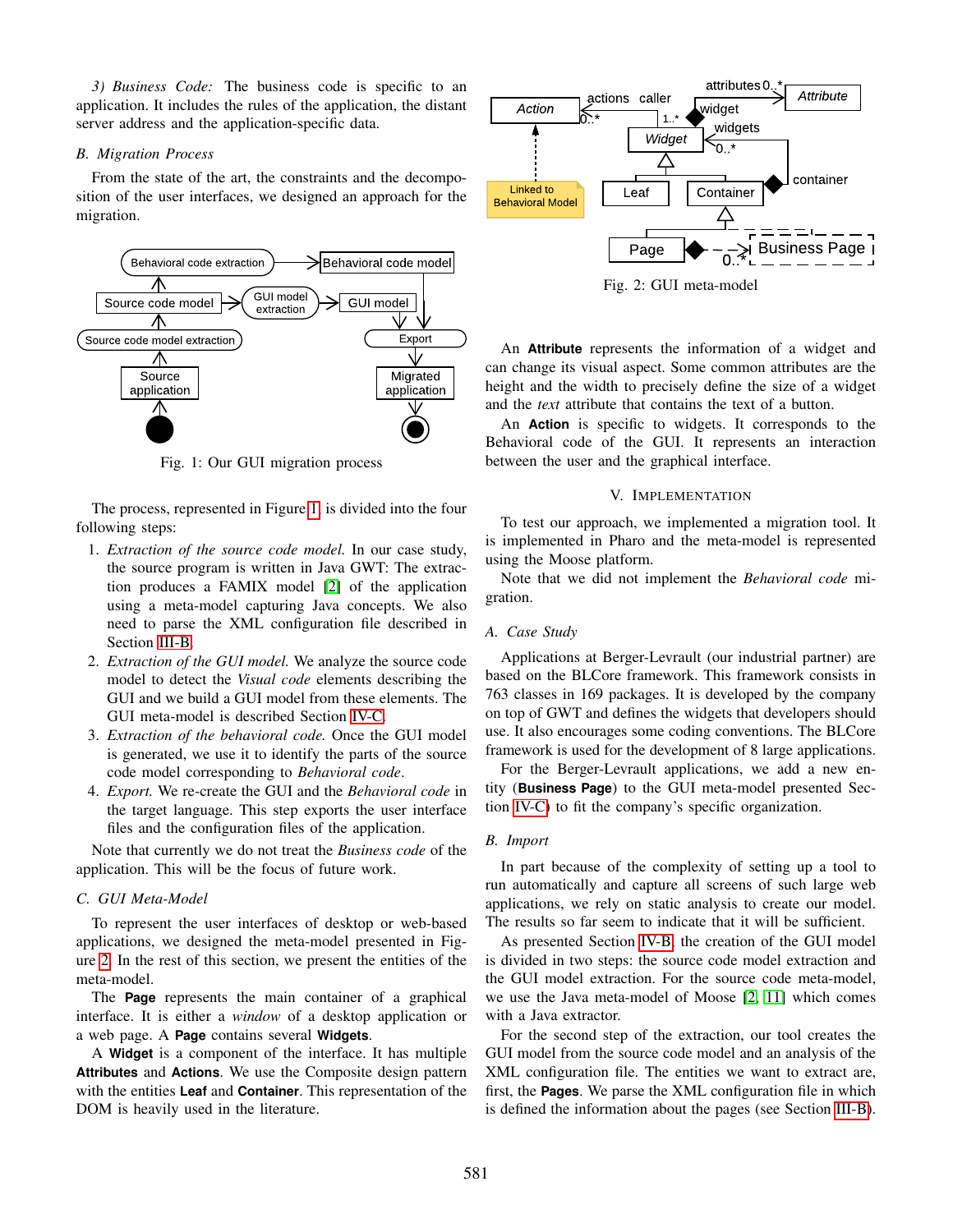Then, the tool looks for the **Business pages** and the **Widgets**. A **Business page** is defined by a Java GWT class which implements the IPageMetier interface. A **Widget** is defined by a class which is a subclass of the GWT class Widget. Then, for both **Business pages** and **Widgets**, the tool looks where their constructors are called and from that, it deduces and creates a link between the **Widget** and its container.

Finally, to detect attributes which belong to a widget, the tool detects in which Java variable the widget has been assigned. Then, it searches the methods invoked on this variable. If it invokes a method *"setX"*, it creates an attribute. This heuristic was found in the literature [\[12,](#page-5-2) [15\]](#page-5-7).

#### *C. Export*

Once the GUI model is generated, it is possible to export the application. To generate the code of the target application, the tool visits the GUI model. The visitor creates the folders of the target application and the configuration files. Then, it visits the pages. For each **Page**, the visitor creates an Angular sub-project in the form of a directory containing several configuration files and a default blank web page. Then, for each business page of the current visited **Page**, the visitor generates one HTML file and one TypeScript file.

#### VI. VALIDATION

<span id="page-4-0"></span>We experimented our strategy on Berger-Levrault's *kitchensink* application. This software system, dedicated to developers, presents all the components available for building a user interface. This application is smaller than a production one but works exactly the same way. It contains 470 Java classes and represents 56 web pages. The *kitchensink* application, as the other applications of Berger-Levrault, does not have tests. As a consequence, we can not validate the migration with tests of the GWT application.

The validation is done in three steps: First, we check the constraints defined in Section [III-A;](#page-2-2) Second, we validate that all GUI entities of interest are extracted and correctly extracted; Third, we validate that we can re-export these entities in Angular and that the result is correct.

For the second validation, we manually identify and count the entities in the *kitchensink* application and compare the results of the tool to this count. Our analysis focuses on the migration of three entities: **Pages**, **Business Pages**, **Widgets**.

- **Pages.** From the XML configuration file of the application we manually count 56 pages. This configuration file also provides the name of each page.
- **Business Pages.** As explained before, the business pages correspond to a concept specific to Berger-Levrault. They are defined in the BLCore framework as a Java class which implements the interface IPageMetier. Thanks to this heuristic, we manually count 76 **Business Page** instances in the original application.
- **Widgets.** In the literature survey, we did not find an automatic way to evaluate the detection of widgets. Checking all widgets in the application would be long and error-prone as there are thousands of them. As a

fallback solution, we take a sample of the pages of the *kitchensink* application and count the widget in the DOM of these pages. We consider a sample of 6 **Pages** which represents a bit more than 10% of the **Pages** of the application. These **Pages** are of different sizes and contain different kinds of widgets. In total, we found 238 **Widgets** in these 6 **Pages**. To get a more exact idea of the representativeness of our sample, we also count the number of **Widget** creation in the code. There are 2,081 such creation. This may not represent the exact number of widgets in the entire application, but it is a good estimate. We also check that the **Widgets** are correctly placed in the DOM of the interface (*i.e.*, they belong to the right **Container** in the GUI model).

In our results we consider only the recall of the tool because the precision is always 100% (there are no false positive). This is a sign that the BLCore framework provides clear (if not complete) heuristics to identify the entities.

For the third validation, we check that the entities are exported correctly: In the Angular application, each **Page** corresponds to a sub-project and is represented by a folder. The name of the folder must correspond to the name of the **Page**. The **Business pages** are represented by a sub-folder inside the **Page** project. The names must also match at this level.

We also check visually that the exported **Page** "looks like" the original one. This is a subjective evaluation, and we are looking for options to automate it in the future.

#### VII. RESULTS

<span id="page-4-1"></span>This section presents the results of the migration validation on Berger-Levrault's *kitchensink* application. In Section [VII-A,](#page-4-2) we confront the exported result with the constraints defined in Section [III-A.](#page-2-2) Section [VII-B](#page-5-17) and Section [VII-C](#page-5-18) summarize respectively the extraction and the export results.

#### <span id="page-4-2"></span>*A. Satisfaction of Constraints*

We set the following constraints in Section [III-A:](#page-2-2) *From GWT to Angular*, *Approach adaptability*, *Code quality conservation*, *Keep visual aspect*, and *Automatic*.

Our tool can use Java code as input and generate Angular code. The exported code is compilable and executable. The target application can be displayed. We can thus confirm that our tool fulfill the GWT to Angular constraint.

Our tool is applicable on other source target technologies. Our heuristics have been designed to be easy to adapt, A user of our tool can thus add a new kind of widget for the import or the export phases. Those possibilities satisfied the adaptability constraint.

The *Code quality conservation* and *Keep visual aspect* constraints are discussed in Section [VII-C.](#page-5-18)

Finally, the results described here were obtained automatically from application of our tool to the subject application. This validates the last constraint.